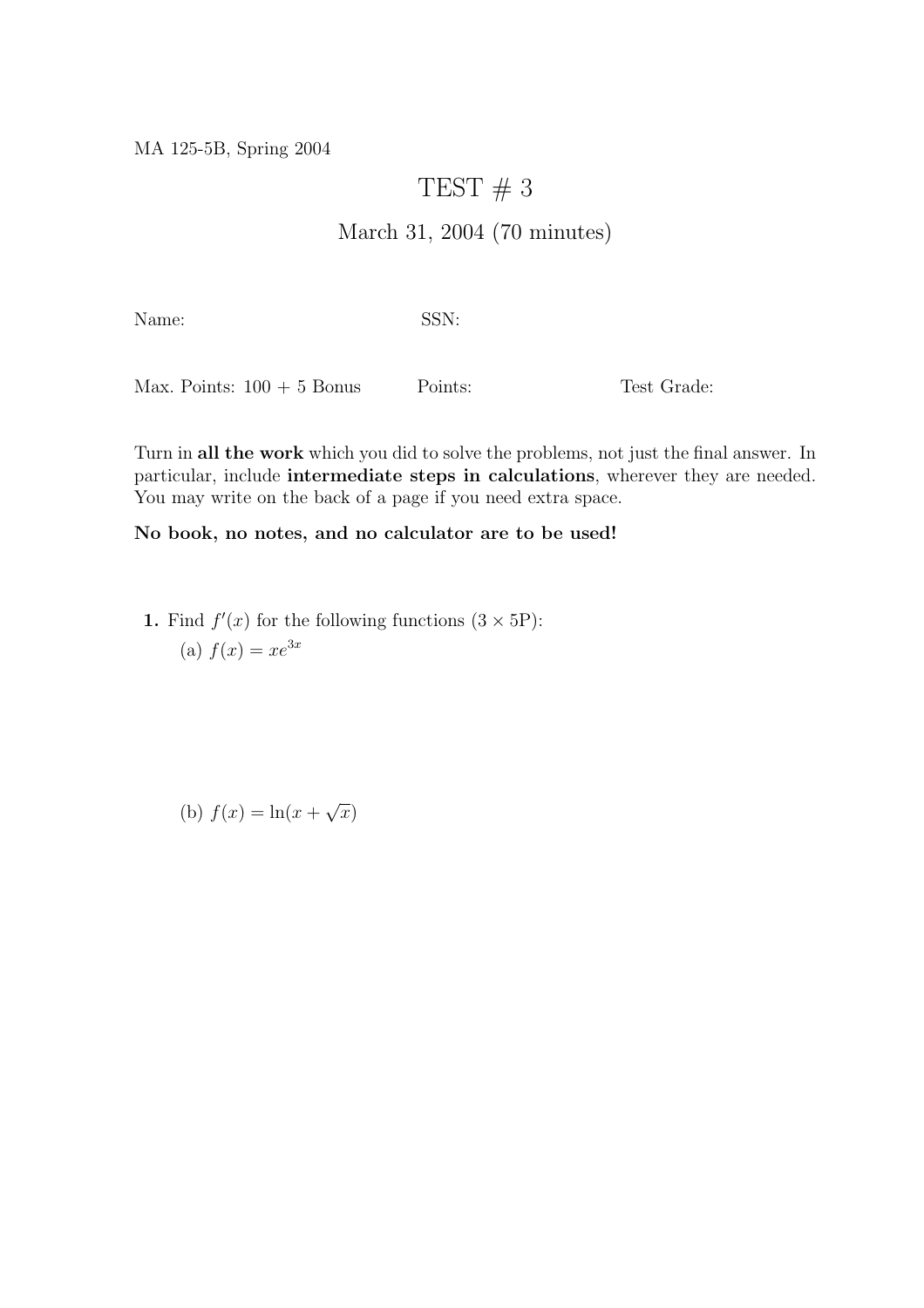(c) 
$$
f(x) = \left(\frac{\sin x}{\cos x - 1}\right)^2
$$

**2.** Evaluate the following limits  $(3 \times 5P)$ :

(a) 
$$
\lim_{x \to 0} \frac{e^x - 1 - x}{x^2}
$$

(b) 
$$
\lim_{x \to \infty} e^{-x} \ln x
$$

(c) 
$$
\lim_{x \to 1} \frac{x^2}{x+1}
$$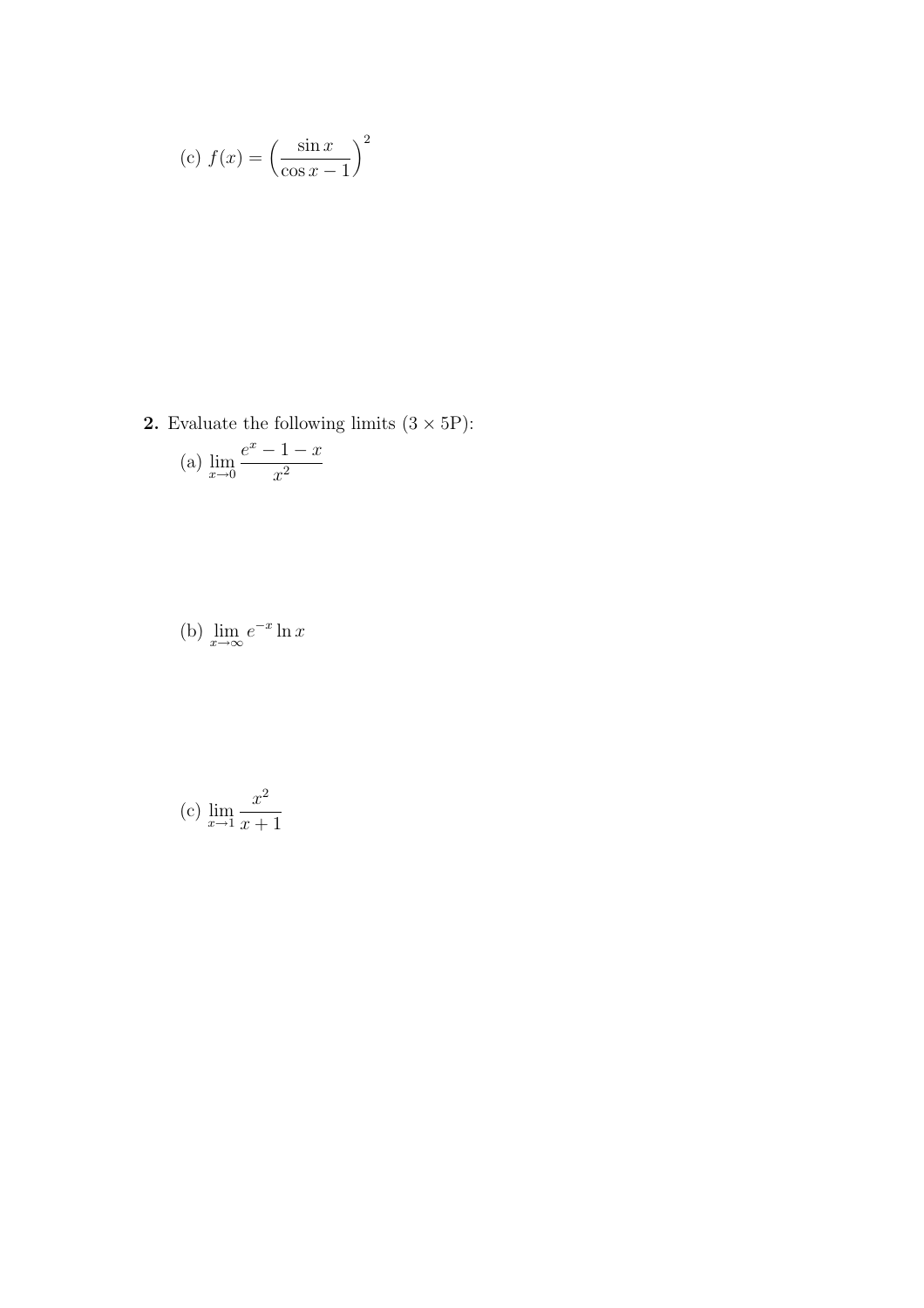**3.** (a) Find the linearization of  $f(x) = \sqrt{4 + x}$  at  $a = 0$ . (8P)

(b) Use the result from (a) to find an approximate value for  $\sqrt{4.2}$ . (4P)

4. (a) In the graphs below use Newton's Method to graphically determine an approximation  $x_2$  for the root of  $f(x)$  from the given rough approximation  $x_1$ . Also note if the given values for  $x_1$  are good choices to start Newton's Method. (8P)

(b) Use Newton's Method to find an approximation  $x_2$  for a root of  $f(x) = x^2 - 2$ , given the rough approximation  $x_1 = 2$ . (5P)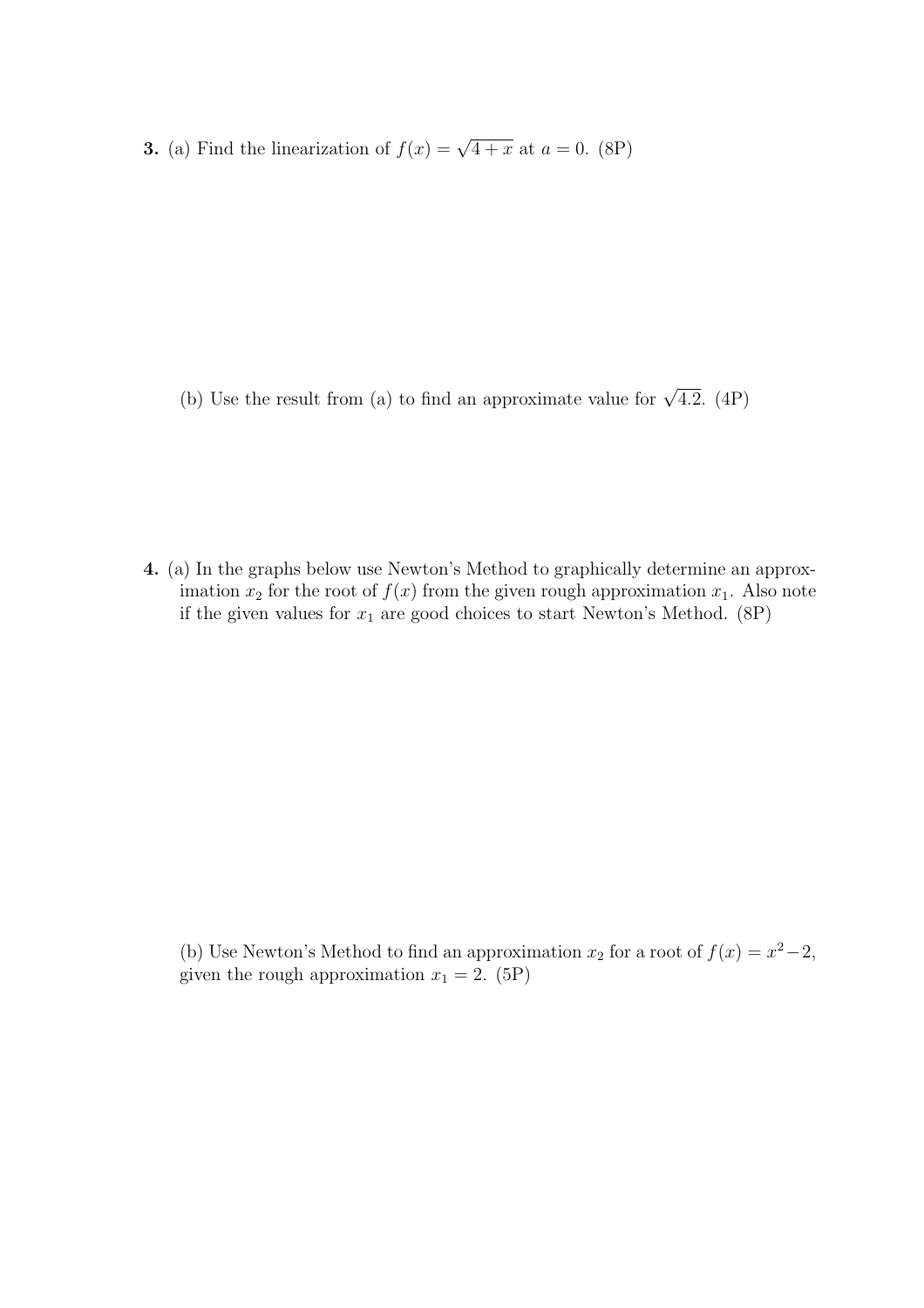5. Find the absolute minimum and maximum values of  $f(x) = x-2$ √  $\bar{x}$  on the interval  $0 \le x \le 9.$  (12P)

6. (a) State the Mean Value Theorem. (3P)

(b)<sup>∗</sup> Check if the following is possible: A differentiable function  $f(x)$  on [0, 1] has the property that  $f(0) = 1$ ,  $f(1) = 3$  and  $f'(x) \le 1$  for all x in [0, 1]. If this is possible, find such a function. If it is not possible, explain why such a function does not exist. (5P<sup>∗</sup> )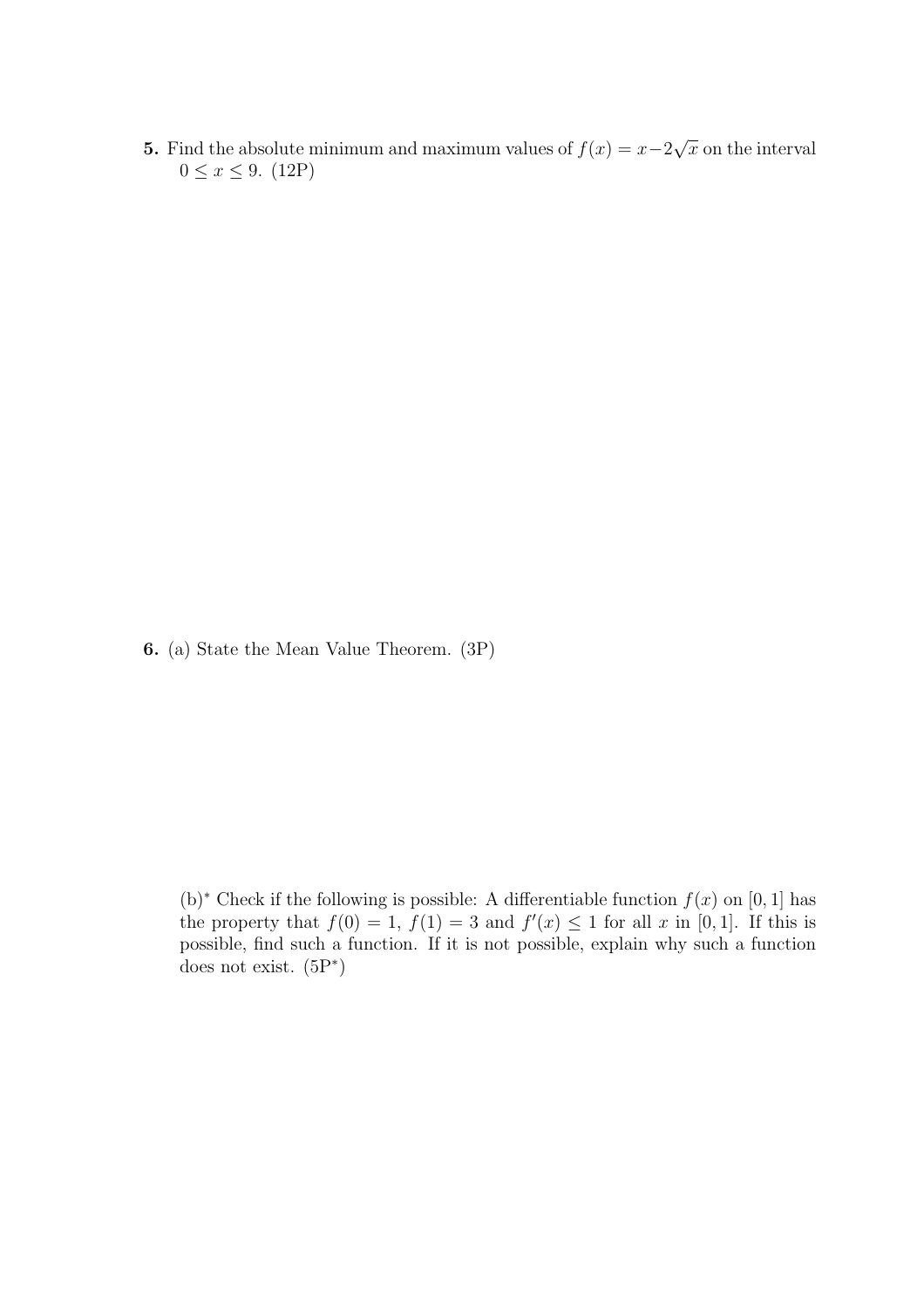7. Let  $f(x) = x^3 - 3x^2$ . (total: 20P)

- (a) Find the intervals in which  $f$  is increasing/decreasing. (4P)
- (b) Find all local extreme values of  $f.$  (3P)
- (c) Determine the intervals where  $f$  is concave up, concave down.  $(4P)$
- (d) Find the points of inflection of  $f$ . (3P)
- (e) Sketch the graph of  $f.$  (6P)